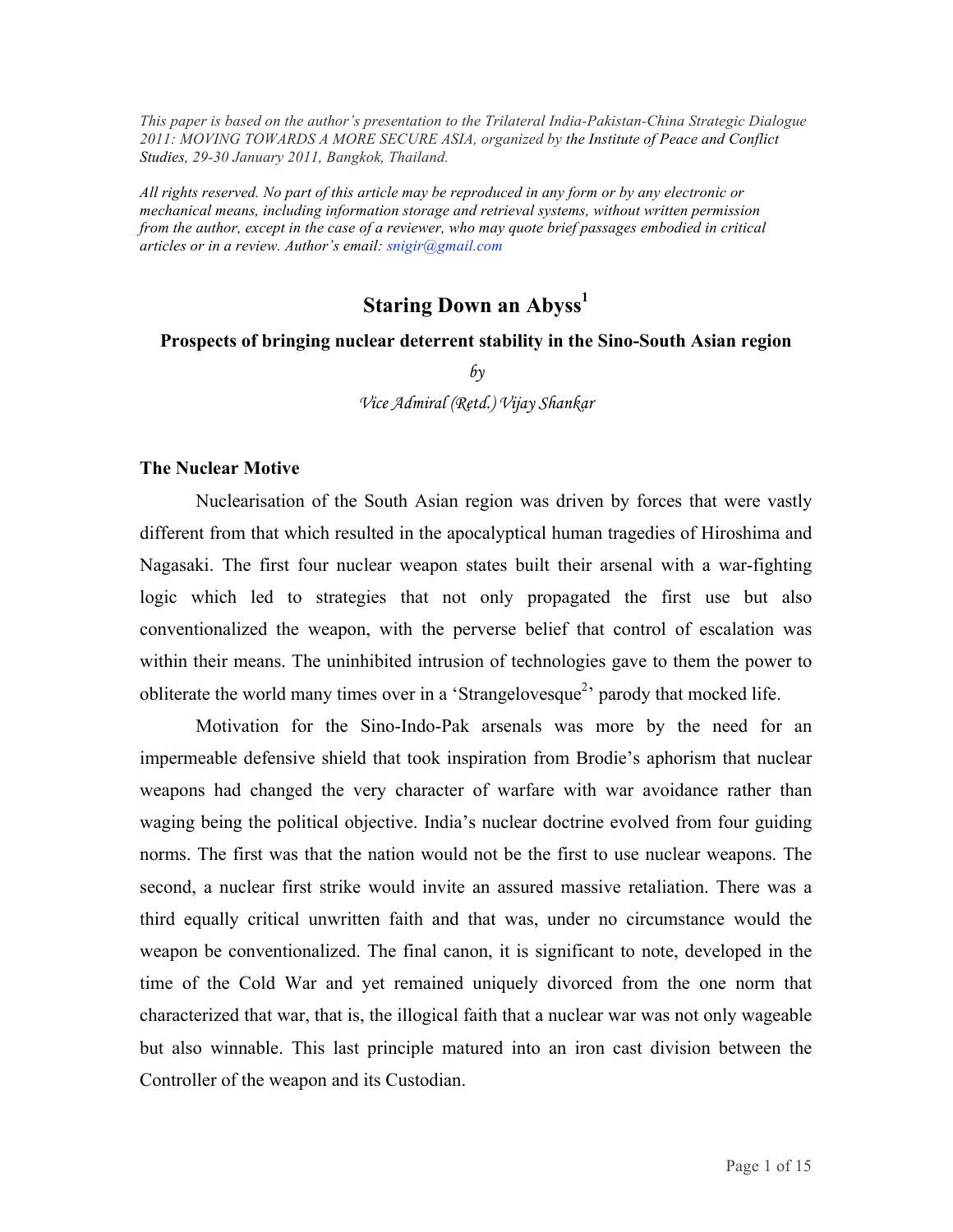The decision not to conventionalize, was based on circumstances unique to the Indian State. India's nuclear program was conceived and executed through a technopolitical decision made in 1948, which resulted in the establishment of the Indian Atomic Energy Commission. From then onwards through the 1974 euphemistic peaceful nuclear explosion and the near quarter century of dithering, till India declared herself a nuclear weapon state in 1998, the agenda was driven by a techno-politico-bureaucratic nexus. The paradox was the absence of formal military involvement in the nuclear establishment till after 1998. Significantly, no other nuclear weapon state has embarked on a weapons program without the direct and persistent involvement of the military. All this was a direct consequence of the post partition aberration in higher defence management which suffered from a misplaced trepidation of military control of the state and the flawed belief that civilian control of the military not only implied superior dual control by the politicobureaucratic alliance but also a self fashioned conviction that military matters were essentially of execution and had little to do with policy making or strategic planning. It was not till 1999 when the Kargil review committee and the consequent group of ministers reviewed national security in its entirety, that substantial changes to higher defence management in India were put in place. The institution of the Strategic Forces Command and its Commander in Chief along with a doctrine to operationalise the deterrent were amongst the salient reforms.

Of the techno-politico-bureaucratic nexus it must be said that even before the articulation of the nuclear doctrine it never sought a conventional role for nuclear weapons. Whether this strategic orientation was by instinct, design, by tradition or an innate fear of the power of the military is really not germaine to our study; what it did do was to create a distinctive approach to the entire process of operationalising the deterrent, for it played a decisive role in separating Controller from the Custodian. Viewed from a different perspective this last feature expressed the conviction that, between nuclear armed antagonists, the use of nuclear weapons sets into motion an uncontrollable chain of mass destruction that not only defies manipulation but also obliterates the very purpose of polity.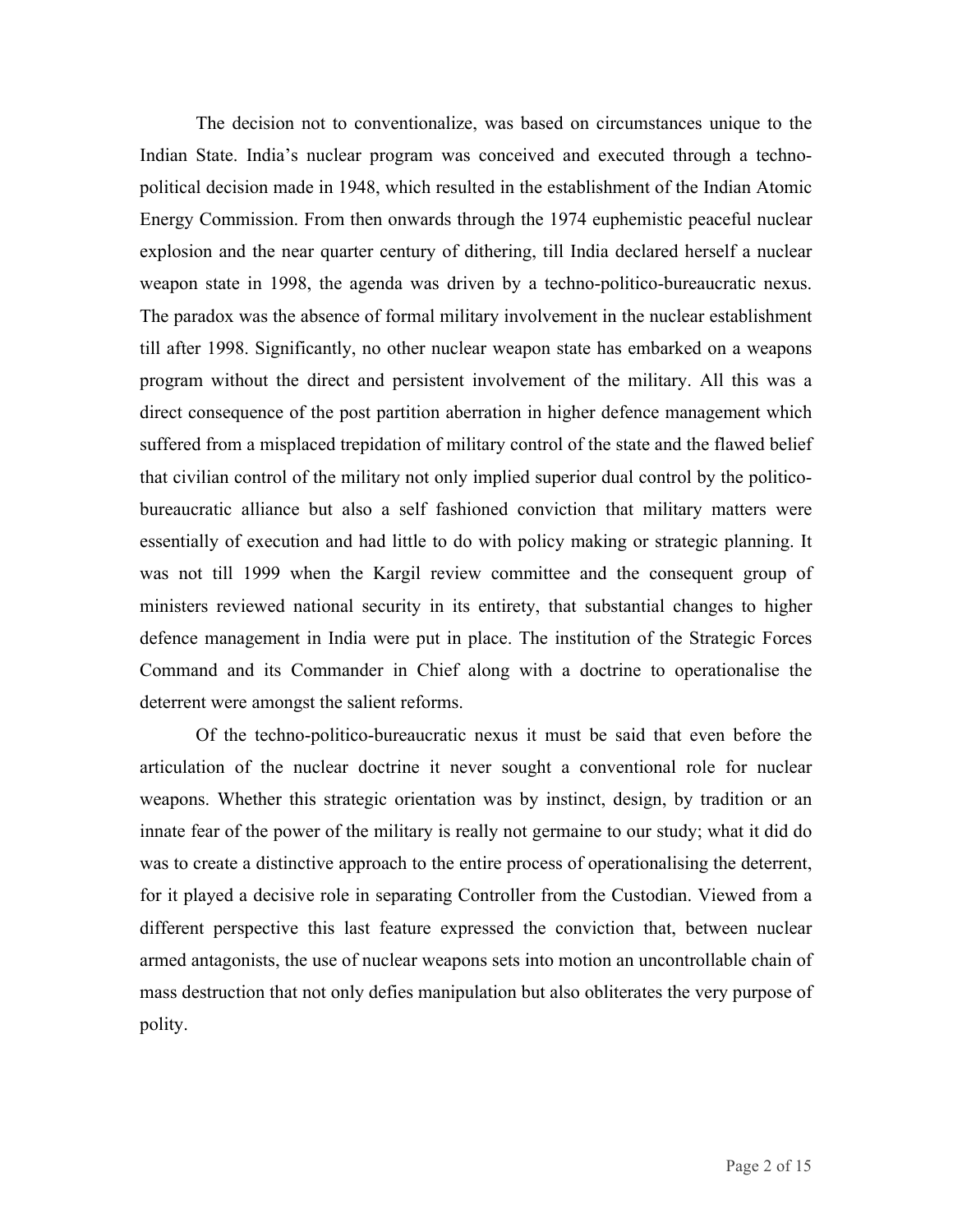#### **Nuclear Multilateralism**

Another divergence from the cold warriors was an understanding of the changed nature of the nuclear equations of the day when no individual correlation could operate without external influences. Nuclear multilateralism introduced pulls and pressures that were unpredictably different from the two state face-offs of the past. In the multilateral situation motivations of the one had a downstream effect on the other nuclear weapon states which was neither precisely predictable nor could be rationalized. In the backdrop of avoidance being the leitmotif the need therefore was for the faith in the nuclear calculus where intentions, rather than capability alone, weigh in with greater influence.

Underlying nuclear multilateralism is the need to redefine how best to achieve a stable deterrent relationship given the thorny linkages that exist between the actors. Clearly now a perceived destabilizing act by the USA would agitate Russia which would in turn affect China, make India nervous and cause tremors in Pakistan. In this altered plurality the true enemy is the dynamic that rocks the equilibrium. The search for stability has propelled our doctrines to find answers by creating arsenals that are credible at a minimum level and the discernable determination to implement doctrine. The essence of it all was not just to persuade oneself of a deterrent at hand but also to convincingly project the consequences of the use of nuclear weapons would indeed be 'more pain than gain'. The reasonableness of this understanding is based on orthodox belief that leadership is rational and willing to engage in interest benefit calculations when making decisions that have strategic ramifications. Acceptance that destruction would be on a mass scale and would be mutual is central to this logic. However, the changed situation in the region brought about by Islamic fundamentalism and the increasing role that non state entities and terrorists (at times by design and at others by default) play would raise a big question mark on this basic understanding of the prudence that exists in nuclear weapon control.

# **Nuclear Doctrine**

India's nuclear doctrine was made public on  $4<sup>th</sup>$  January 2003. The doctrine presents two perspectives. The first part deals with 'Form' with nuclear exchange avoidance and minimality as governing considerations. Sensitivity to the multilateral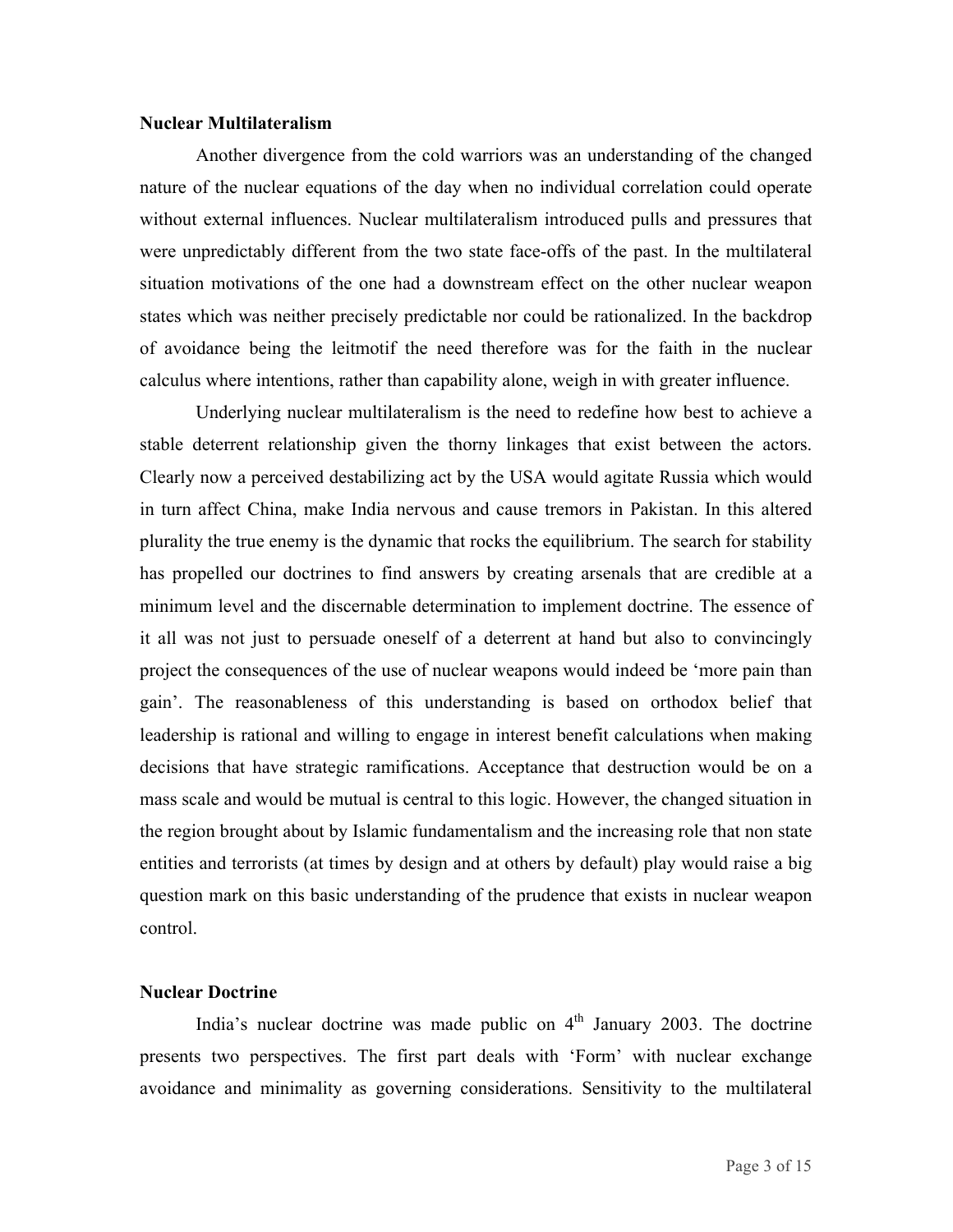nature of settings and yet not show a diffidence to the existential nuclear challenges that marked the regional scenario; was intrinsic to policy. Credibility as a function of surveillance, effectiveness, readiness and survivability completed the structure. The doctrine provided for alternatives and a guarantee that the second strike would cause unacceptable damage. Also included are certain philosophical goals that underscored belief in the ultimate humanity of things.

The second part of the doctrine deals with substance, with operationalising the deterrent and Command and Control as the main themes. Development of the 'triad' is so structured that credibility was neither compromised nor readiness undermined. As mentioned earlier a clear division is made between the Controller and Custodian with multiple redundancy and dual release authorization at every level. Command of the arsenal under all circumstances remains under a political prerogative with comprehensive alternatives provided for the nuclear command authority. To recapitulate the salient features of the Indian nuclear doctrine are listed below:-

- Nuclear weapons are political tools,
- The nuclear policy follows a 'Punishment Strategy'. Its governing principle would be No First Use.
- Retaliation to a first strike would be massive and would cause unacceptable damage.
- The use of chemical, biological or other WMD may invite nuclear option.
- Nuclear weapons will not be used against non nuclear weapon states.
- A unilateral moratorium against nuclear testing and continued stringent controls over proliferation.
- The goal of global nuclear disarmament remains.

As mentioned earlier, a deterrent relationship is founded entirely on rationality. On the part of the deteree there is rationality in the conviction of disproportionate risks and on the side of the deterrer rationality of purpose and transparency in confirming the reality of risks. The exceptional feature of this cognitive transaction is that the roles are reversible with the crucial proviso that it is in the common interest to maintain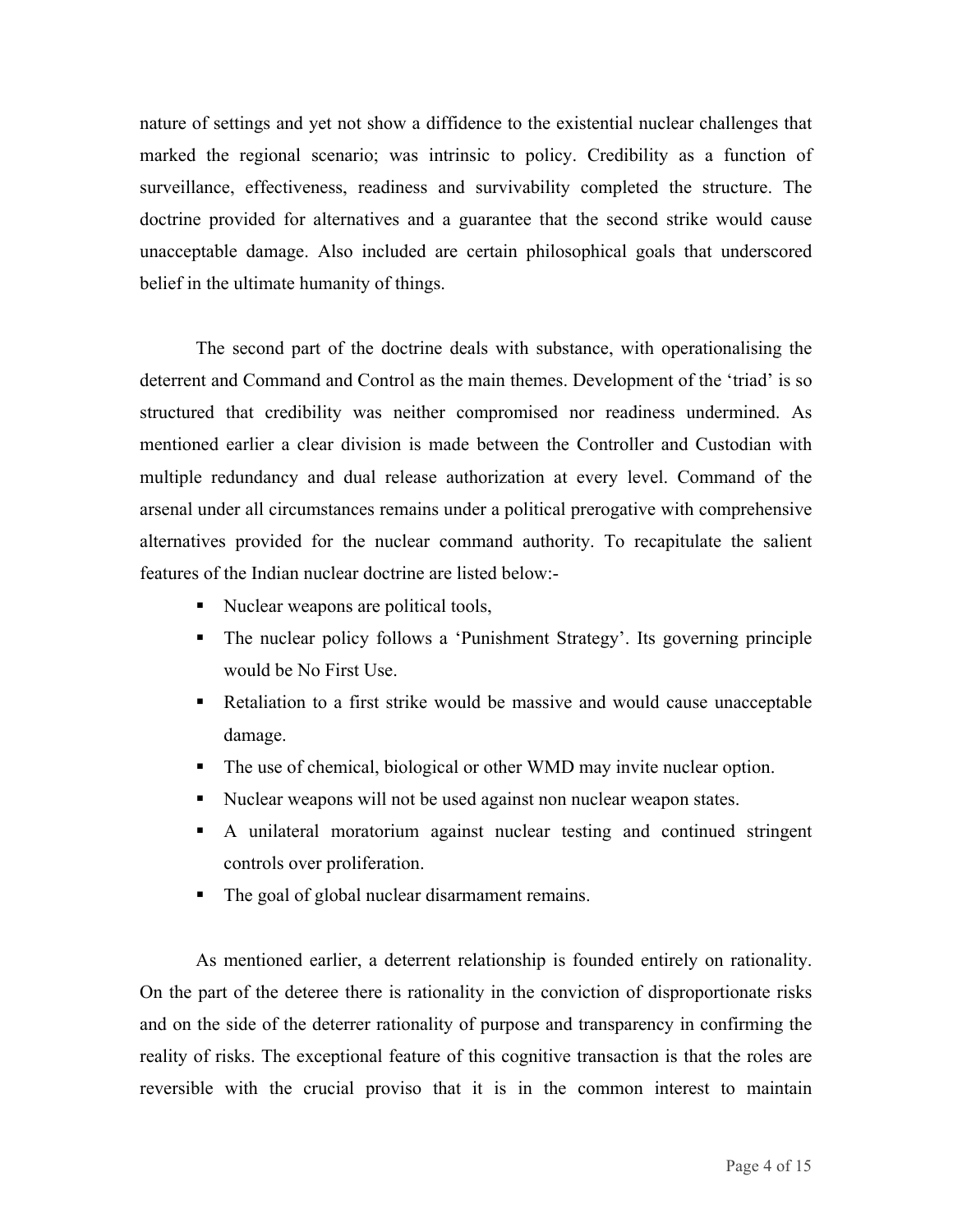equilibrium in the relationship. The determinants of a durable deterrent co-relation are for the association to withstand three pressures that are an abiding feature of contemporary politics in the region:

- The deterrent must be stable by which is implied the doctrinaire underpinnings; command, control and arsenal stewardship must be unwavering and transparent. Inconsistencies and opacity promotes unpredictability, a speculative bulge in the arsenal or the temptation for preemptive action.
- Crisis stability entails the abhorrence of a predilection to reach for the nuclear trigger at first provocation. In this context decision time must give adequate leeway for recognition of having arrived at a 'redline' through transparency and unambiguous signaling.
- Technological intrusions place the planner on the horns of a dilemma. As a rule technology's impact on the arsenal and command and control systems serves to compress time and increase overall effectiveness. This intrusion is inevitable. What is undesirable is that it also invites covertness whereas its impact demands transparency.

The three dynamics above have a common thread which could be exploited to enhance stability. This common thread is the need for transparency. During the cold war the two protagonists managed these dynamics through the brute power of the arsenal, dangerous tripwire readiness and incessant provocative deployment. Any solution on these lines is neither exceptional nor tenable and from a contemporary point of view ludicrous. If stability is the aim then clarity and precision in mutual dealings provide the opportunity to develop and solidify the deterrent relationship.

# **The Tri-Polar Tangle**

A singular feature of deterrent relationship in the region is its tri-polar character. As is well known today, it was the collusive nature of the Sino-Pak nuclear relationship which fructified in the latter's nuclear weapons program. It is in this context that the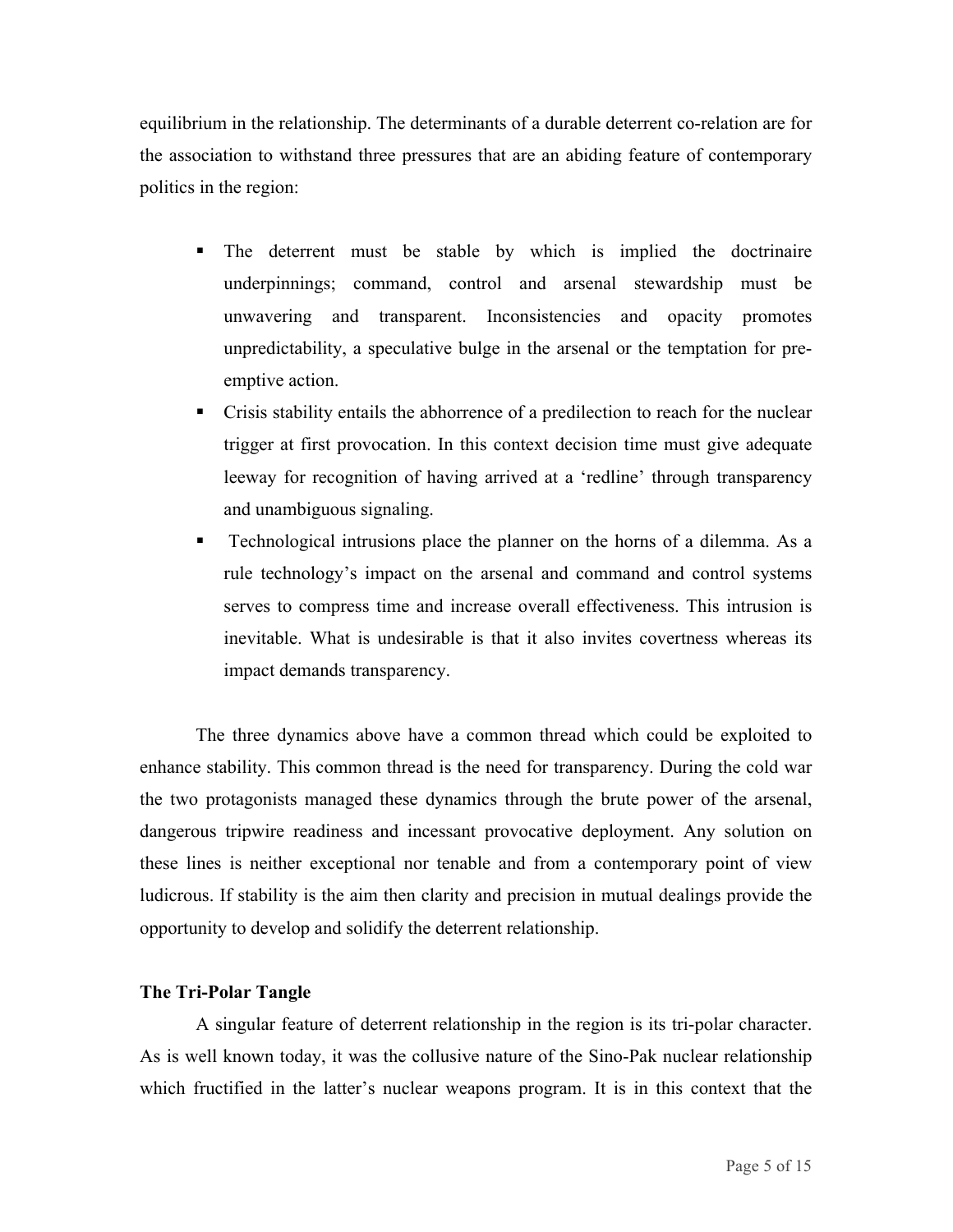Sino-Pak nuclear weapons program must be seen as the two faces of 'Janus.'<sup>3</sup> Therefore it is logical to conclude that there exists a doctrinal linkage between the two which permits a duality in China's nuclear policy; a declared No First Use can readily fall back on Pakistan's developing First Use capability as far as India is concerned.

No scrutiny, of any consequence, of the regional nuclear situation can avoid looking at the internals of Pakistan. The country today represents a very dangerous condition that has been brought about by the precarious recipe that the establishment has brewed in nurturing fundamentalist and terrorist organizations as instruments of their military strategy<sup>4</sup>. The extent to which their security establishment has been infiltrated is suggested by the recent attacks on PNS Mehran, Kamra airbase, the assassination of the Punjab Governor and the extent of support that the act garnered in civil society<sup>5</sup>. Such a state of affairs does not inspire any confidence in the robustness of their nuclear command and control structures<sup>6</sup>. Also the current 'plutonium rush', development of tactical nuclear weapons and the uninhibited growth of their arsenal do not in anyway enthuse belief in their ability to exercise rational stewardship over their nuclear stockpile. The direction, in which Sino-Pak collusion is headed, will to a large extent, influence the nuclear equilibrium in the region. If the alliance was intended (as it now appears) to nurture a first use capability in order to keep nuclear stability on the boil then the scope for achieving lasting constancy is that much weakened. The current political situation in Pakistan however presents a frightening possibility which is in nobody's interest to promote, more so, since terrorist elements have sworn to obtain nuclear weapons<sup>7</sup>. The fact that there is global realization of the gravity of the situation was underscored when President Obama addressed, what he termed "a big concern" (during his interviews with Bob Woodward of the Washington Post while reviewing the Afghan War strategy between March to November 2009), "*A potential game changer would be a nuclear*  weapon in the hands of terrorists, blowing up a major American city. Or a weapon of *mass destruction in a major American city. And so when I go down the list of things I have to worry about all the time, that is at the top, because that's one area where you can't afford any mistakes. And so right away, coming in, we said, how are we going to start ramping up and putting that at the centre of a lot of our national security discussion?*" <sup>8</sup> There are growing apprehensions that elements in the military either lack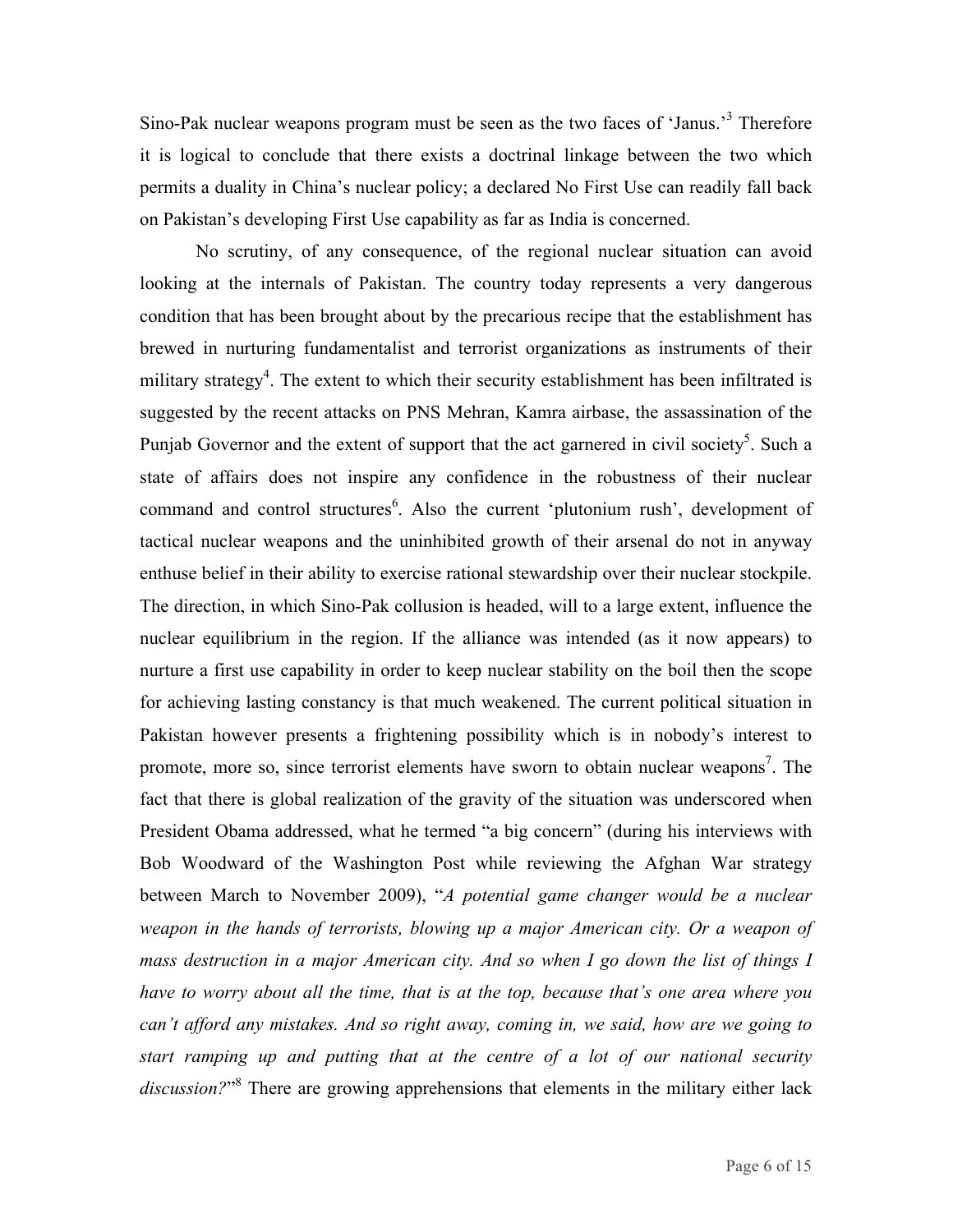the will to combat the insurgency within that country or in a worst case situation actively get involved in the transfer of nuclear hardware to the jihadists. The inexplicable disappearance of key nuclear scientists not to mention those who had recorded liaisons with the Al Qaeda<sup>9</sup> remain seriously alarming episodes.

Against the reality of conventional war with its limited goals, moderated ends and the unlikelihood of it being outlawed in the foreseeable future, the separation of the conventional from the nuclear is a logical severance. Nuclear weapons are to deter and not for use; intent is the key; coherence and transparency are its basis. This must remain an abiding principle that ought to push leadership into a situation which abominates its use. However given the politics of the region, historical animosities and the emasculated nature of civilian leadership in Pakistan, the dangers of adding nuclear violence to military perfidy is more than just an aberrated faith. Stability in this context would then suggest the importance of reinforcing assured retaliation to nuclear violence, at the same time to harmonize with certain foundational rules of conduct.

# **Stresses on Deterrent Stability**

There is an entire range of factors that influence stability of a deterrent relationship but those that disproportionately prevail are what will be discussed in the ensuing paragraphs. We begin with the strategic environment and its external dimension. A single hyper power marks the global situation in the wake of the curtains coming down on the Cold War. In addition, the trends of globalization which technology and the mushrooming of democracies has ushered in, makes for the very concept of nation states in terms of their absolute sovereignty a shaky proposition. Three very obvious inconsistencies remain an abiding source of friction for a sovereign nation within the international system. In fact it makes a mockery of the individual nature of a state's power and its interests. These three maybe summarized as follows:

- The internal dimension of sovereignty encourages centralism at a point in history when more plurality and democracy is demanded.
- Sovereignty in its external avatar makes inconceivable international laws and universal regulations yet it is precisely the opposite that globalization requires.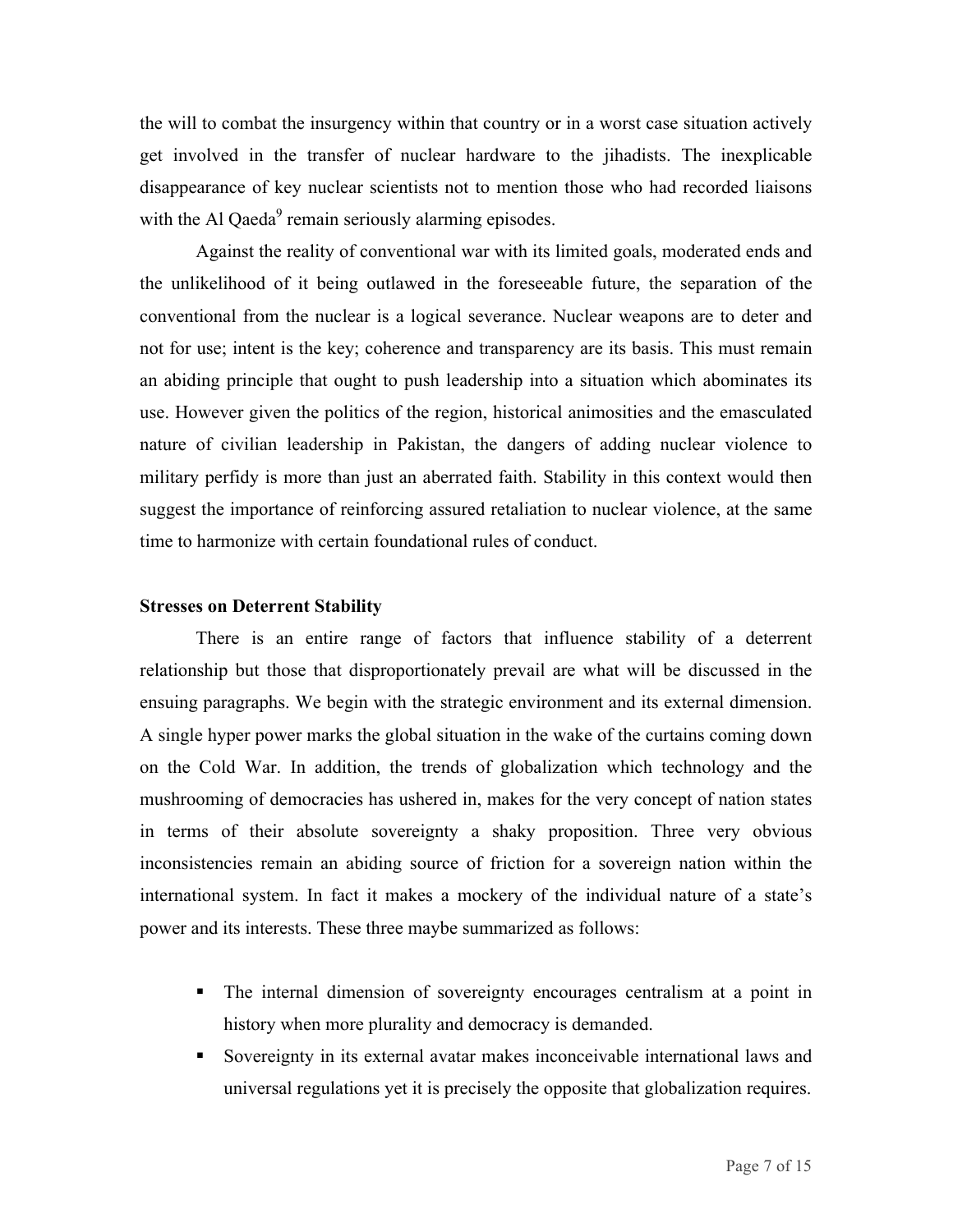Given the vast differentials in military and economic power, sovereignty in terms of supremacy of state remains a chimerical concept. This is vitiated by the networked and globalized nature of the contemporary situation.

Centralism, the absence of plurality and the vast disparity in economic and military power are all symptomatic of the situation in the region. Add to the equation a defacto military center of power that has persisted in the use of non-state actors in pursuit of its 'national interests'10 and the portents of instability become more than apparent. The impact of these contradictory forces taken together not only makes for an unstable relationship, but also brings in a measure of nuclear multilateralism on account of the chain reaction that is set into motion in an action-reaction situation. While the lone hyper power would seek to control the action-reaction predicament, the other poles in the global scenario would seek advantage in it. The fact of the Sino-Pak collusion in the nuclear field is one such manifestation while the NPG waiver is another symptom of the same. The necessity is to cause strategic equilibrium in a manner in which the realities of the regional situation interplays with the external environment. The one virtue that would serve to bring about balance is transparency.

The next consideration is internal pulls and pressures that the protagonists are subject to. These often defy rationality and tend to serve an agenda that loses sight of purpose of the nuclear deterrent, that is, nuclear war avoidance and, as has been stated by the governments, a repugnance for a nuclear arms race in the cold war mode. Unfortunately, the effect of these internal dynamics is not just to enlarge the arsenal but to drive it in a direction that is neither predictable nor over which controls exist.

• The impending mounting of nuclear warheads on the Babur cruise missiles, the work in progress of arming conventional submarines with nuclear tipped missiles are cases in point which do not in anyway uphold stability of a deterrent relationship. Additionally they do not conform to any strategic or doctrinal underpinnings (whose goal is nuclear war avoidance). Far more disturbing is Pakistan's declared policy to employ non-state actors<sup>11</sup> as an essential part of their military strategy. Given the fact that both control and custody of the nuclear arsenal is resident with the military and complicity with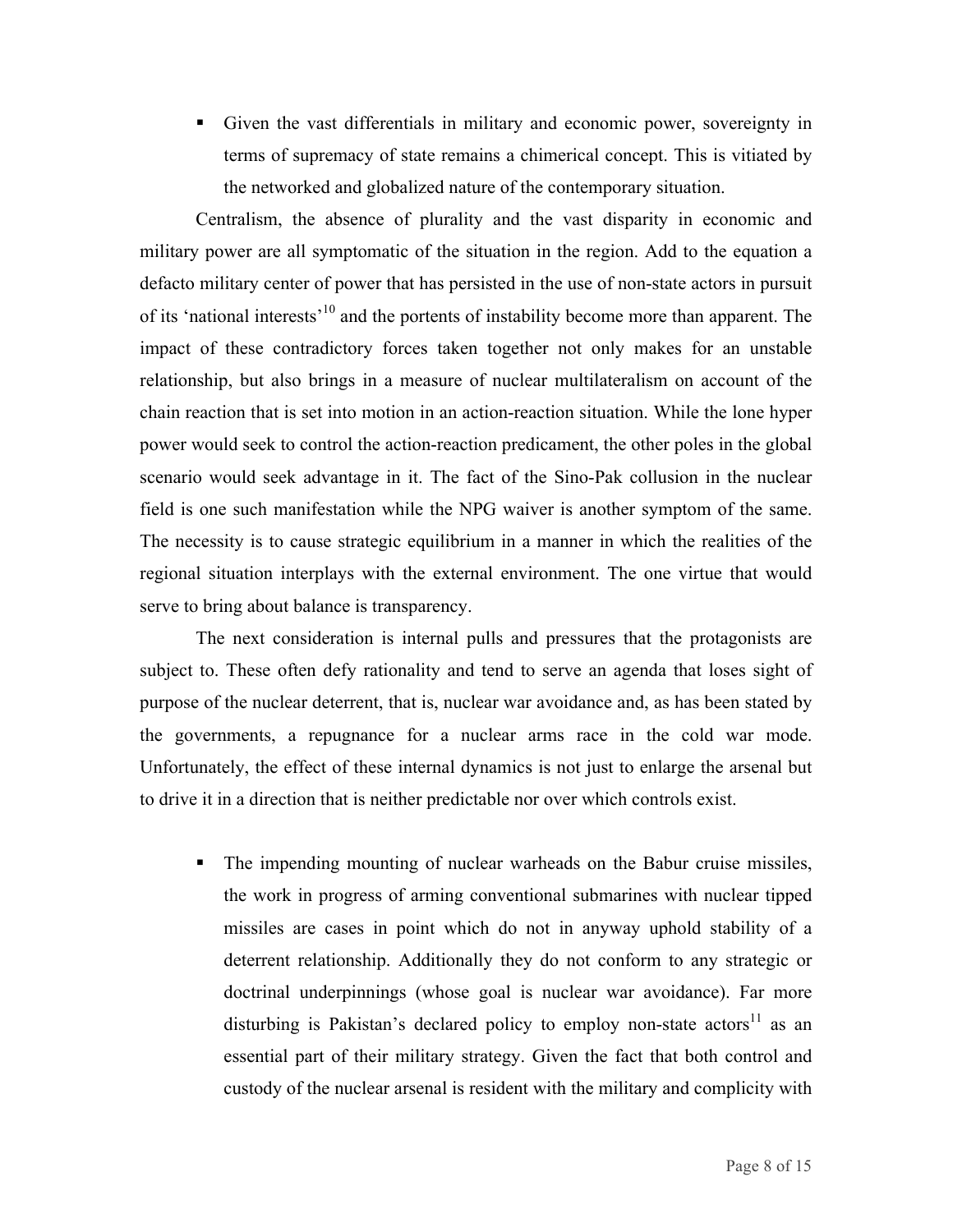terrorist organizations such as the Lashkar-e-Tayyiba is an indispensable part of their gambit, the probability of a failure of orthodox command and control (as conventional wisdom understands it) is cataclysmically high. Such a state of affairs hardly engenders confidence in a deterrent relationship remaining stable. Add to this cauldron the impending operationalising of tactical nuclear weapons and you have the nightmare morph into reality.

### **"How Much is Enough?" and the Philosophy of Avoidance**

Security anxieties that plague the region are fed on a staple of historical suspicions, absence of trust and a stultifying and obsessive paranoia. It places before the planner a lopsided and unbalanced 'failure conundrum,' having the potential to spur 'speculative bulges' in stockpile of fissile material and in the arsenal all in search of an answer to that open ended inscrutable question of 'how much is enough?' Logic for numbers may be found provided the strategic underpinnings that govern the development of the arsenal are kept verifiably transparent. One such logic to cap arsenals is graphically illustrated below:

# **FIGURE 1: HOW MUCH IS ENOUGH? SECURITY BENEFIT OF NUCLEAR WEAPONS**



**Capability to Conduct Retaliatory Operations**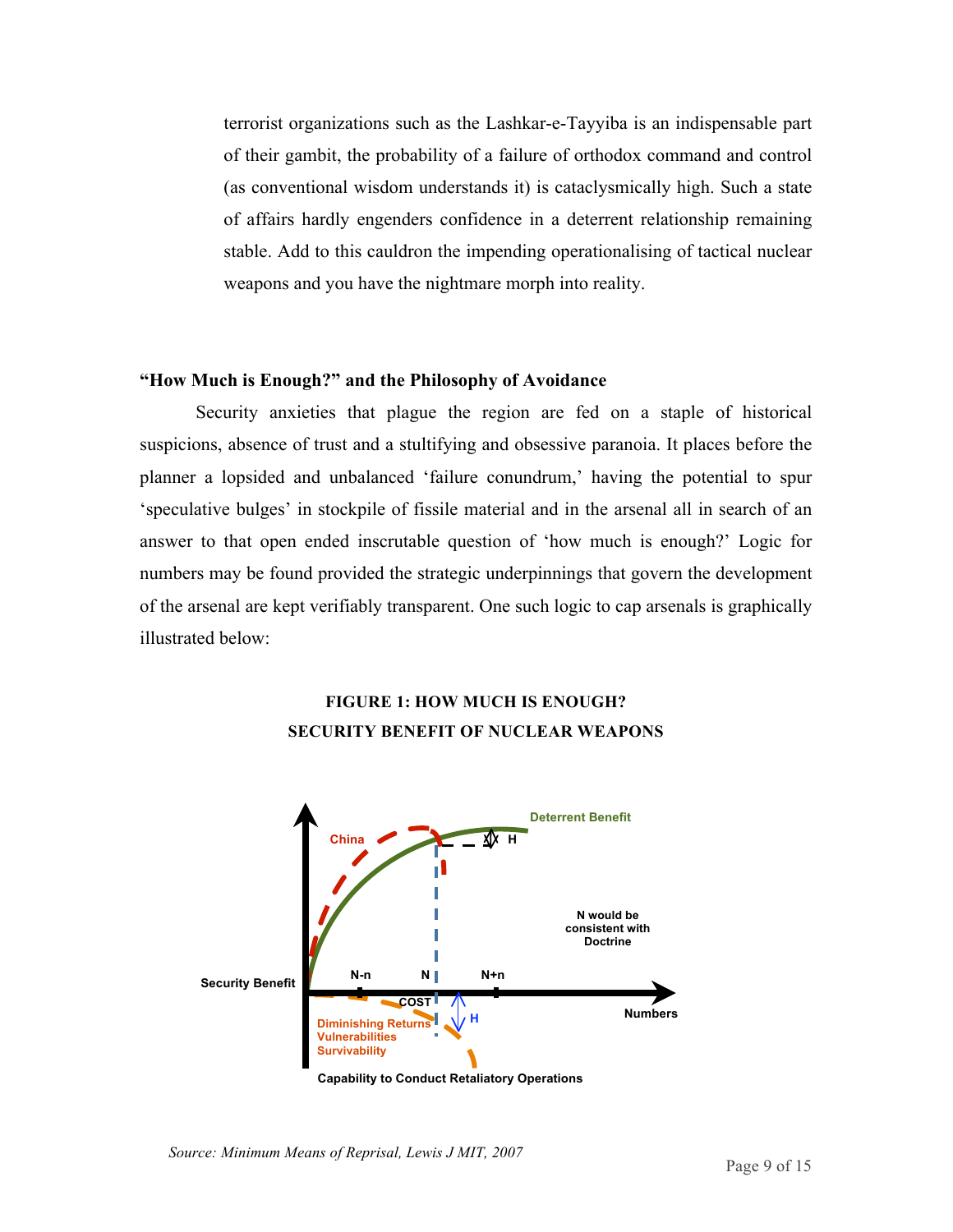Quite obviously the graph, bereft of numbers, is more indicative of a line of reasoning than of a mathematical formulation. The framework uses subjective concepts such as 'diminishing returns in security benefits' as determined by vulnerabilities, survivability and the economics of maintaining a large arsenal. The rub, however, is really that this construct is more readily adaptable by states that have abjured the first use of nuclear weapons and not by those that consider nuclear war fighting as an integral part of their military strategy. Also, for reasons of vulnerability of vector and in order to provide credibility to the arsenal and its development, a No First Use (NFU) nation's nuclear armory follows a very predictable trajectory. Significant to this trajectory is the assurance of massive retaliation. The graph makes certain assumptions:

- Strategic underpinning and nuclear doctrine of the protagonist stipulates NFU.
- In the event of a breakdown in deterrent relationship and recourse is taken to or a nuclear exchange contemplated, then the nature of the arsenal is so sculpted that its survivability is not just guaranteed, but retaliation is assured and is massive in its destructive potential.

 The curves themselves are, once again, suggestive in form; yet planners will note that given units, they will define the arsenal and the eventual retaliatory weight. The evolution in form of an NFU arsenal is graphically depicted below: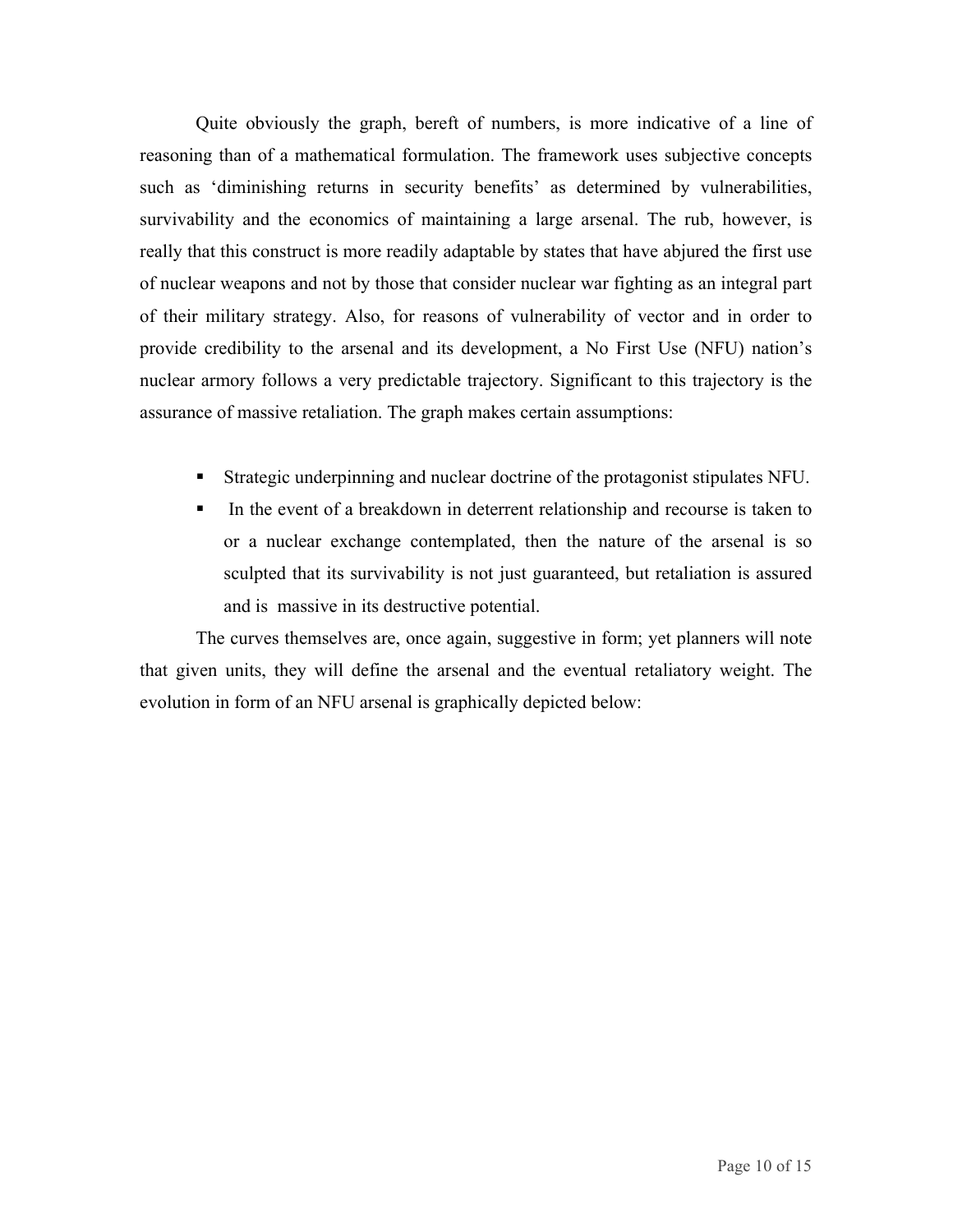#### **FIGURE 2: THE EVOLUTION OF NFU ARSENAL**

*Parameters: NFU, 2nd Strike Survivability Probabilistic Analysis: Vulnerability, Retaliatory Weight*



 *Legend: AV, LV & SV – Air, Land and Submarine Vector Source: Author*

Separation of the Custodian from the Controller of nuclear weapons is another feature that underscores the philosophy of 'avoidance' which characterizes the very different and unusual nature of the weapon; it also provides a basis for strategic Confidence Building Measures. Intrinsically such an approach is robust in its abiding commitment to avoidance. When viewed against a situation where custody and control are resident in the same military 'trigger finger' a whole set of contradictions appear in terms of 'intentions-to-use'. The separation of custodian from controller, vulnerability of the various elements and impact on deterrence is depicted below: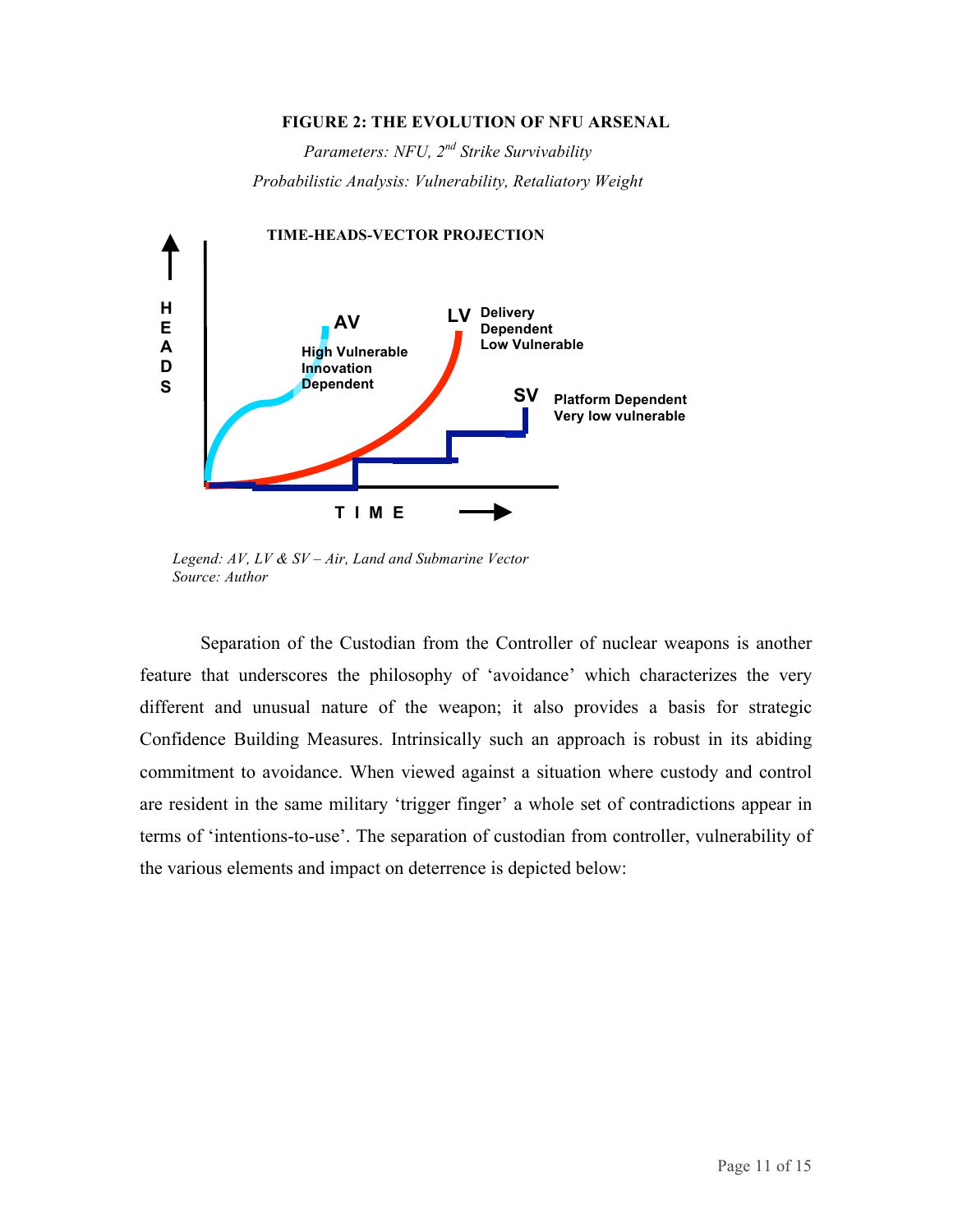# **FIGURE 3: THE PHILOSOPHY OF AVOIDANCE - SEPARATION OF CUSTODIAN FROM CONTROLLER**



**VULNERABILITY & IMPACT ON DETERRENCE**

*Index: VA –Vulnerability of Arsenal; VNCA – Vulnerability of the Nuclear Command Authority; VIT&E – Vulnerability of IT and Electronics; VVEC – Vulnerability of Vectors; VPers & VTpt – Vulnerability of Personnel and Transportation. Source: Author*

Technology intrusions into the arsenal are inevitable. It serves to modernize, miniaturize, compress time frames and, most significantly, the dilemma it poses is that it invites covertness while its impact demands transparency. The absence of transparency manifests itself in 'speculative bulges' in the arsenal and combined with technology holds the portents to carve an arsenal designed for nuclear war fighting which would make mockery of attempts to stabilize the deterrent relationship. This, if unregulated, represents the most dangerous development in our times. The direction in which arsenals are headed is a grim reminder of the upshot of opacity and the probable descent to a nuclear war fighting capability.

*Note: Vulnerability values based on CARVER/DELPHI*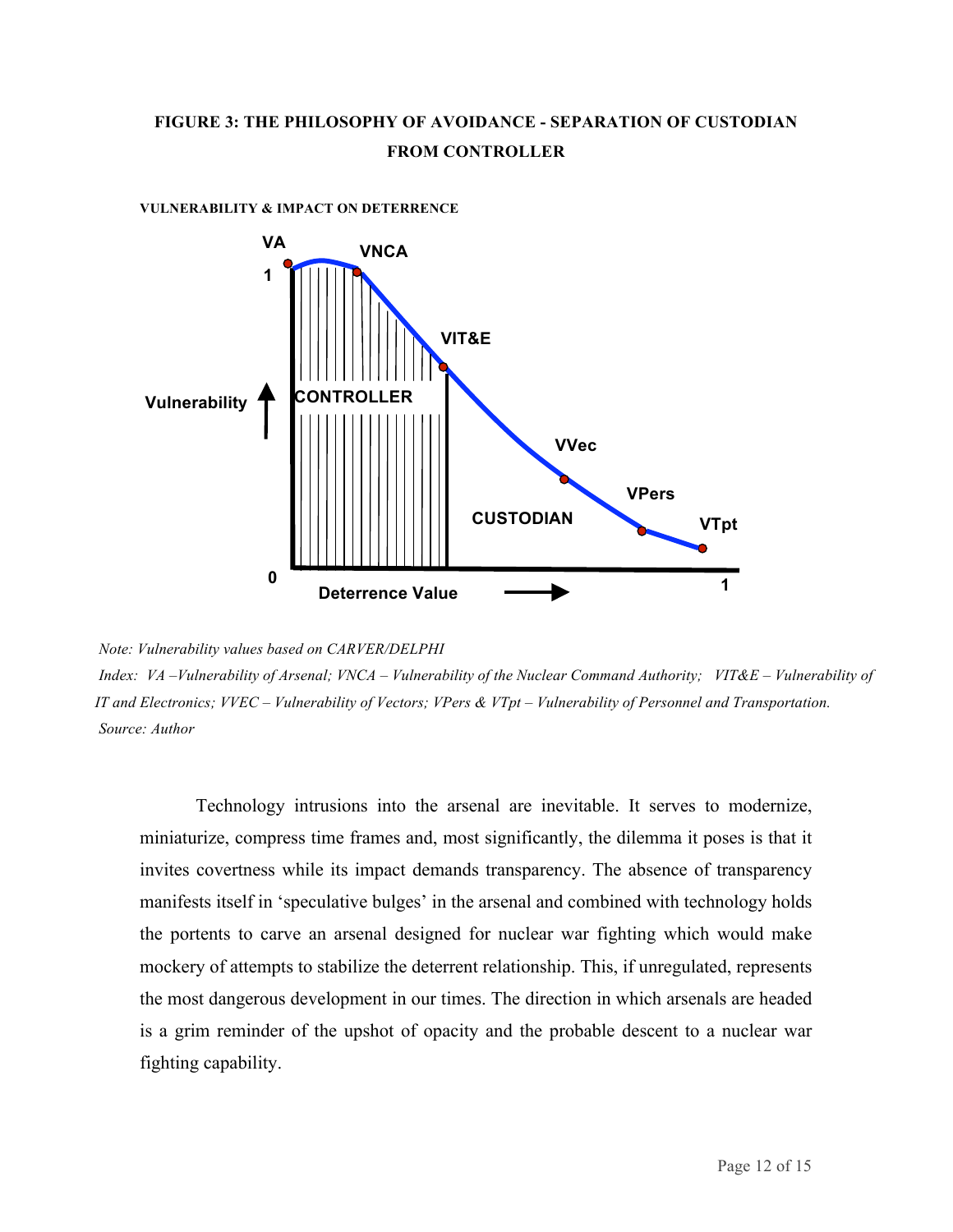To summarize, we have thus far noted the effect of the external environment introducing nuclear multilateralism; an enfeebled civilian leadership in Pakistan that is incapable of action to remove the military finger from the nuclear trigger; the active attendance and involvement of non-state actors in military strategy; technology intrusions that invite covertness while its effects demand transparency; internal environment that without rationale finds solace in bigger, larger and more varied arsenals; security anxieties, all for want of transparency, shoving arsenals down the slippery slope of developing nuclear war fighting capabilities; absence or at best ambiguity in doctrinal underpinnings that mould nuclear posture and the alarming reality of 'intention-to-use.' The larger consequence of the considerations discussed so far makes the status quo untenable. The need for change in the manner in which we do business is urgent and is the call of the hour. Strategic restraint predicated on failsafe controls, verification in a transparent environment, providing logic to size and nature of the arsenal and putting the brakes on the slide to nuclear conventionalizing become imperatives to stabilizing the deterrent relationship.

The nuclear nightmare, when articulated, is a hair trigger, opaque deterrent leaning towards conventionalizing under single military control steered by a doctrine seeped in ambiguity and guided by a military strategy that carouses and finds unity with non-state actors. It does not take a great deal of intellectual exertions to declare that this nightmare is upon us.

### **Conclusion: Out-staring an Abyss**

The challenge before us is clear. To put the genie back into the bottle is neither realistic nor a proposition that merits serious consideration. Areas that could be addressed begin with dispelling the veil of opacity that surrounds the nuclear deterrent. Technology intrusions that have put the arsenal on a hair trigger must be subjected to a safety catch through the instruments of transparency and the removal of ambiguities in strategic underpinnings. NCA to NCA communications must be conditioned by institutional verification measures that evaluate and exchange risks and alert status. It is only such devices that will enable strategic restraint to be realized in the region. While these remain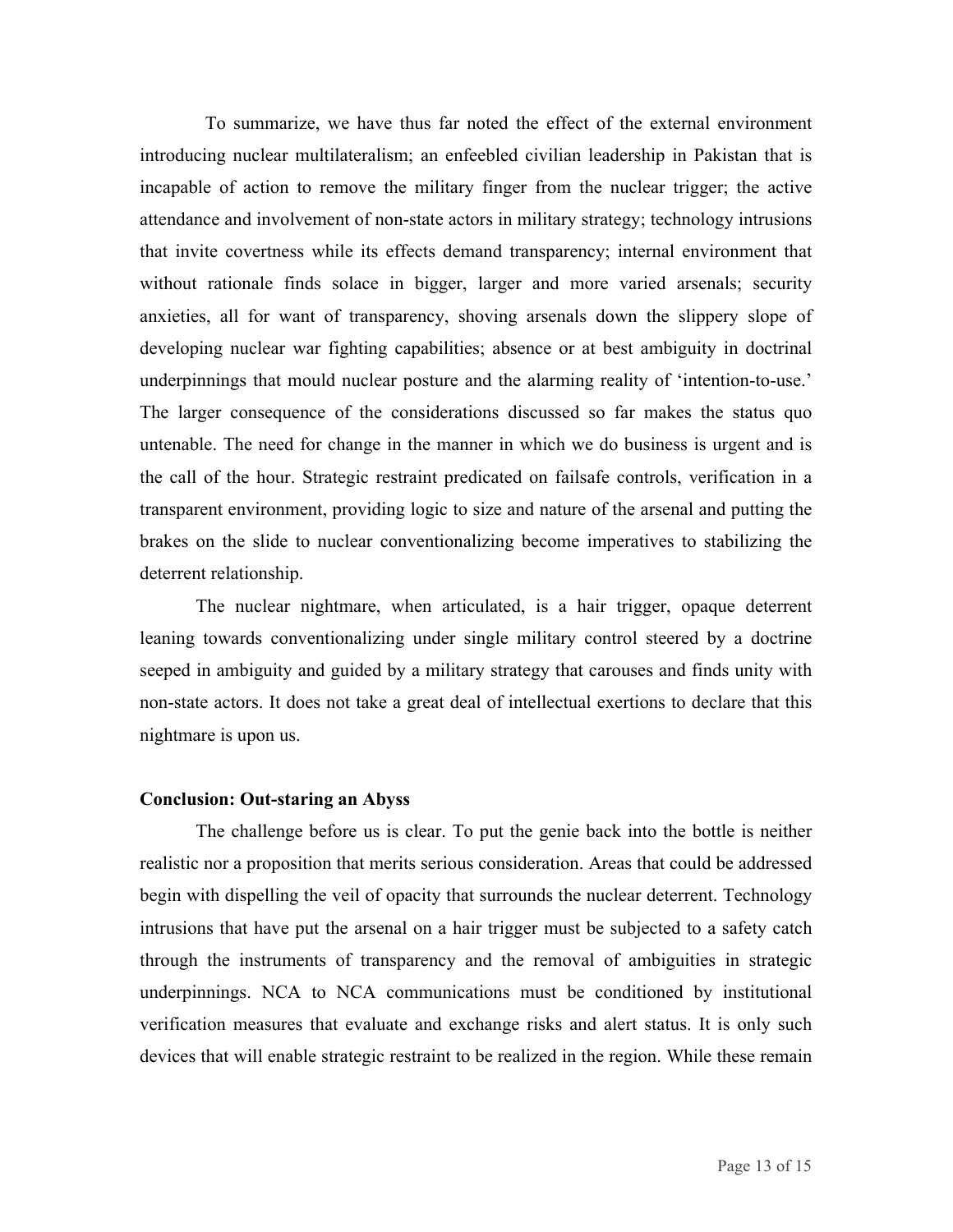the broad objectives, the first series of steps on the road to stability maybe specifically identified as follows:

- Transparency in strategic underpinnings (including collusion) through the declaration of doctrinal canons must be made unambiguously clear.
- Command and Control of the deterrent must differentiate between the custodian and the controller as also between the conventional and the nuclear without entertaining the possibility of non-state actors being a part of the overall strategy.
- **Technological intrusions must be made transparent both with a rationale and** the impact on arsenals particularly so when the dangers of conventionalizing of the nuclear weapon becomes manifest.
- Alert status of the deterrent at all times must be communicated. Logic for stockpile or fissile material and numbers and nature of arsenal will serve to eliminate the dangers of speculative bulges.

Thus far nuclear relations in the region have been bedeviled by a persistent effort to combat the monsters that the shroud of covertness has cast; it has left us the unenviable task of out staring an abyss. Nietzche in the circumstance would have advised an assault on the on the first causes – dispel opacity.



*Vice Admiral (Retd.) Vijay Shankar PVSM, AVSM, holds an MSc. in Defence Studies and is a graduate of the Naval War College, Newport, Rhode Island, USA. He is the former Commander-in-Chief of the Andaman & Nicobar Command, Commander-in-Chief of the Strategic Forces Command and Flag Officer Commanding Western Fleet.* 

*On retirement after 45 years in uniform, he is settled in the Nilgiris. He passes down his operational and strategic experience through articles in professional journals and participation in seminars. He has lectured at the Staff College, Higher Command College, the United Services Institute and the National Maritime Foundation. He has tenanted the Admiral Katari Chair of Excellence at the United Services Institute and is also a member of the adjunct faculty of the National Institute of Advanced Studies. His contribution to Track II dialogues in the quest for a new paradigm in nuclear security are comprehensive.*